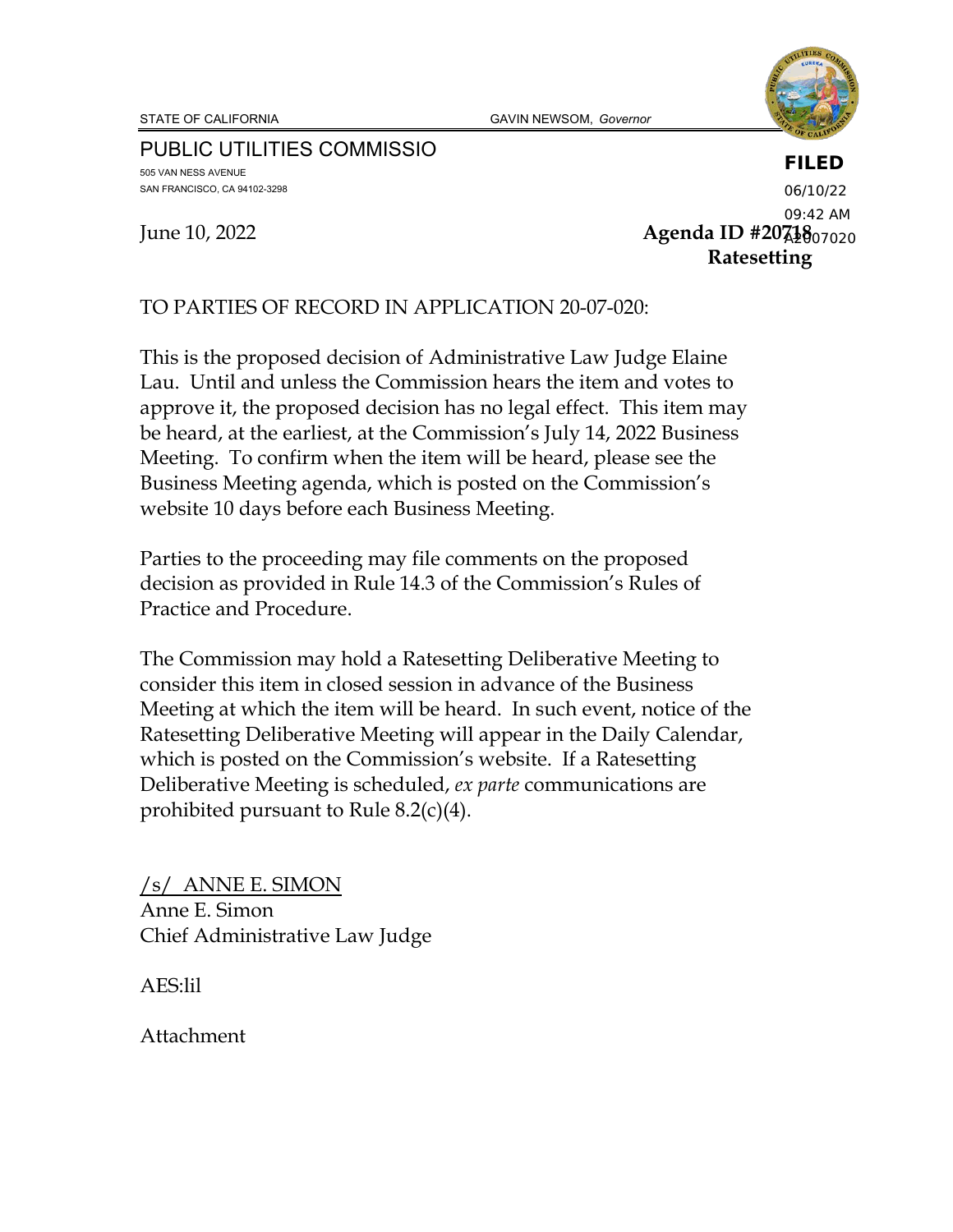# Decision **PROPOSED DECISION OF ALJ LAU** (Mailed 6/10/2022)

#### **BEFORE THE PUBLIC UTILITIES COMMISSION OF THE STATE OF CALIFORNIA**

Application of Pacific Gas and Electric Company for Recovery of 2011-2014 Gas Transmission and Storage Capital Expenditures Reviewed and Certified by the Safety and Enforcement Division. (U39G.)

Application 20-07-020

#### **DECISION APPROVING SETTLEMENT AGREEMENT ON PG&E'S 2011-2014 GT&S CAPITAL EXPENDITURES**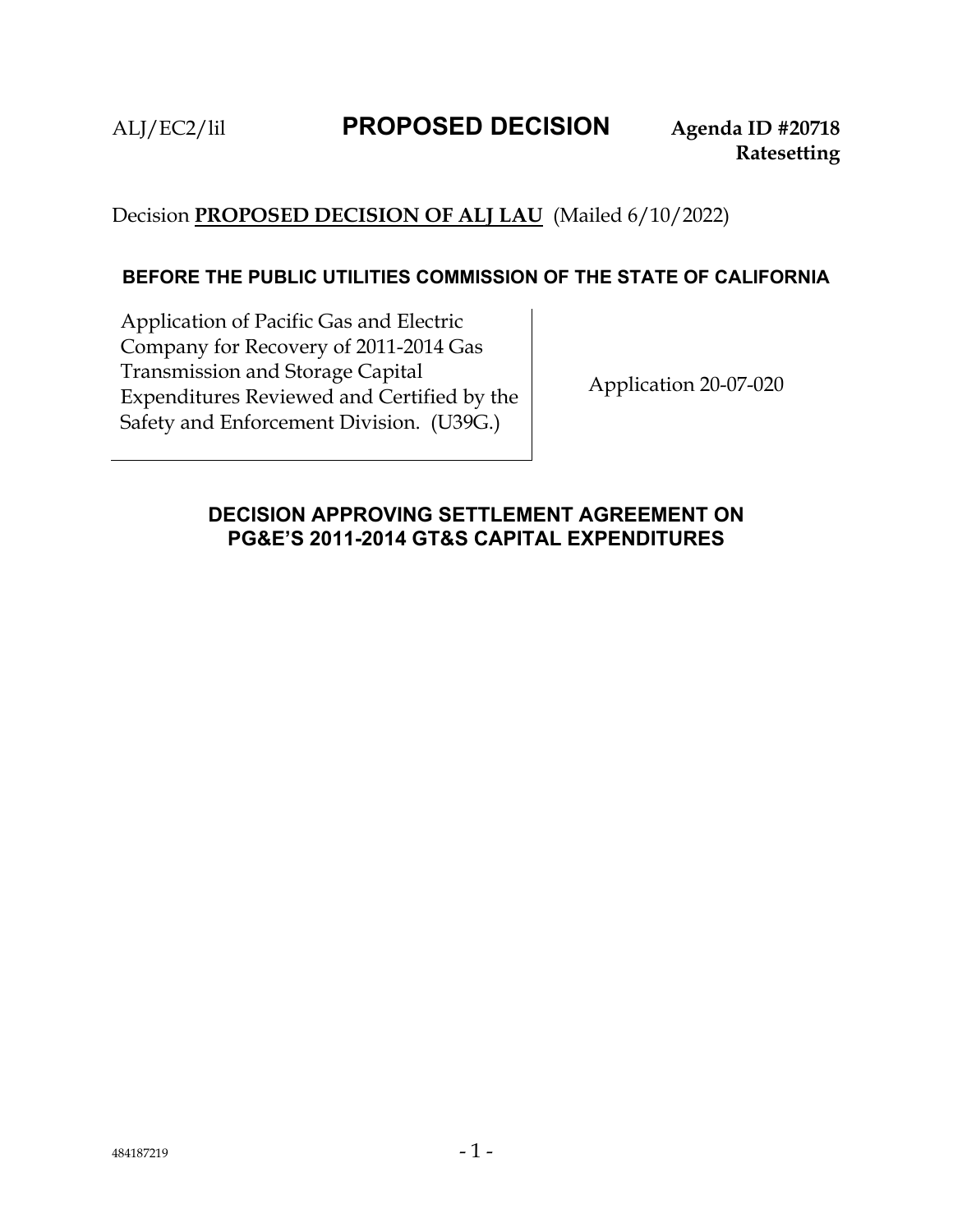### **TABLE OF CONTENTS**

| Title                                                               | Page |
|---------------------------------------------------------------------|------|
| DECISION APPROVING SETTLEMENT AGREEMENT ON PG&E'S 2011-2014         |      |
|                                                                     |      |
|                                                                     |      |
| 1.                                                                  |      |
|                                                                     |      |
| 1.2.                                                                |      |
|                                                                     |      |
| 1.4.                                                                |      |
| 1.5.                                                                |      |
| 2.                                                                  |      |
| 3.                                                                  |      |
| 3.1.                                                                |      |
| 3.2.                                                                |      |
|                                                                     |      |
|                                                                     |      |
| 4.2.                                                                |      |
| 4.3.                                                                |      |
|                                                                     |      |
| The Settlement Agreement is Reasonable and is Approved 11<br>6.     |      |
|                                                                     |      |
| The GT&S Capital Expenditures, as Adopted in the Settlement<br>6.2. |      |
|                                                                     |      |
| The Settlement Agreement Is Consistent with Law and Prior<br>6.3.   |      |
|                                                                     |      |
| 6.4.                                                                |      |
|                                                                     |      |
| 8.                                                                  |      |
|                                                                     |      |
|                                                                     |      |
|                                                                     |      |

**Appendix A** – *The Settlement Agreement between Pacific Gas and Electric Company, the Public Advocates Office at the California Public Utilities Commission, the Utility Reform Network and Indicated Shippers*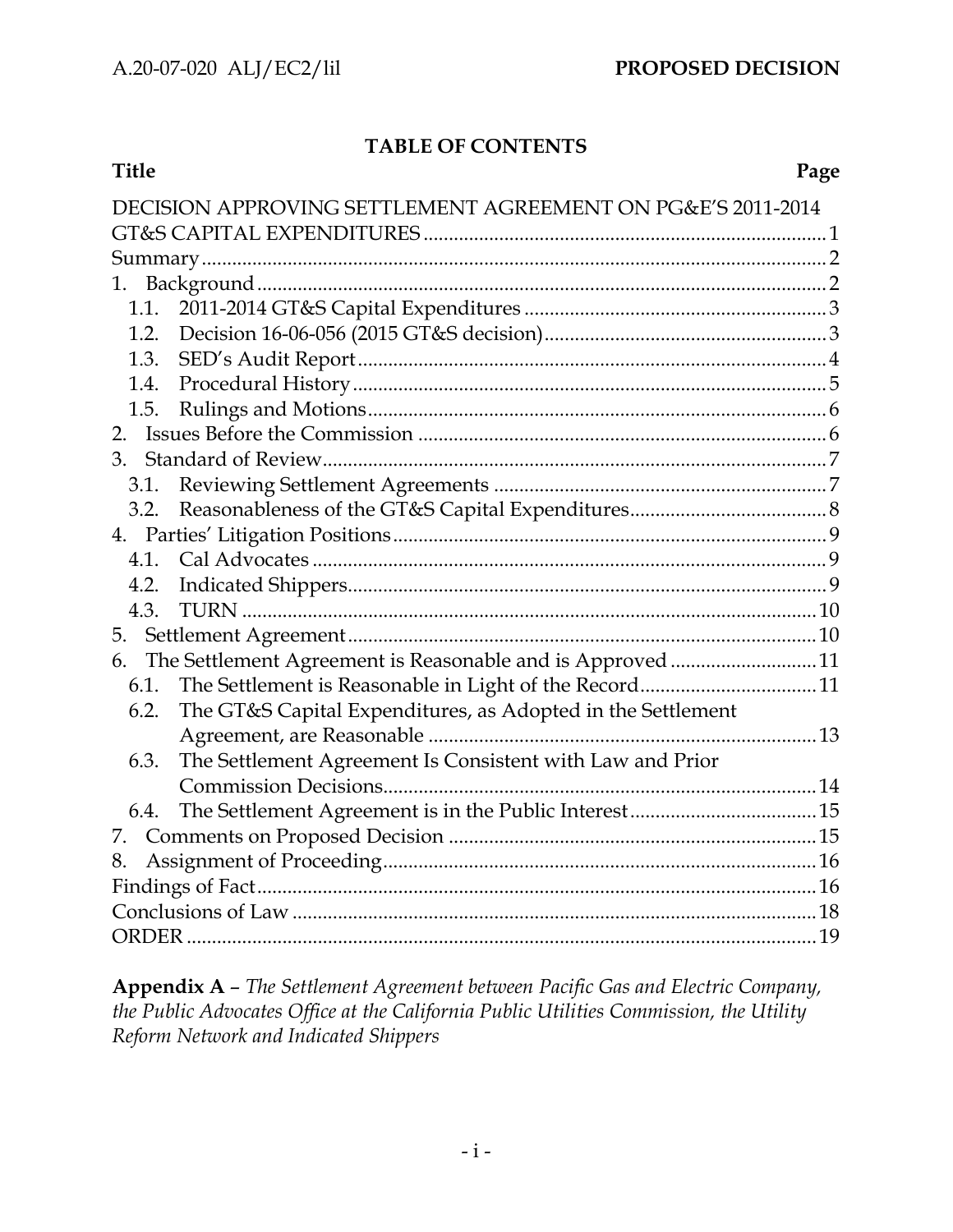#### **DECISION APPROVING SETTLEMENT AGREEMENT ON PG&E'S 2011-2014 GT&S CAPITAL EXPENDITURES**

#### **Summary**

This decision approves a Settlement Agreement, authorizing Pacific Gas and Electric Company (PG&E) to recover \$356.349 million in revenue requirement over a 60-month amortization period for capital expenditures PG&E incurred in 2011-2014 for its gas transmission and storage (GT&S) system. The Settlement Agreement reduced PG&E's request of \$416.3 million by \$60.0 million in revenue requirement and increased PG&E's requested amortization period of 36 months by an additional 24 months.

PG&E incurred these capital expenditures from 2011 to 2014 because of additional GT&S work it had to perform to comply with regulatory and legislative mandates and directives imposed on PG&E after the 2009 San Bruno gas pipeline explosion (San Bruno explosion). The additional work PG&E performed to meet new regulatory directives significantly exceeded the level of GT&S work and costs forecasted in the general rate case prior to the San Bruno explosion, the Gas Accord V proceeding, Application 09-09-013.

This proceeding is closed.

#### **1. Background**

In this Application, Pacific Gas and Electric Company (PG&E) requests to recover \$512 million of gas transmission and storage (GT&S) capital expenditures that it incurred in 2011 to 2014 above the costs that the Commission authorized in Decision (D.) 11-04-031 (Gas Accord V decision). If the Commission approves PG&E's entire request, PG&E's revenue requirement would increase by \$416.3 million. PG&E requests to amortize the revenue requirement increase over a 36-month period.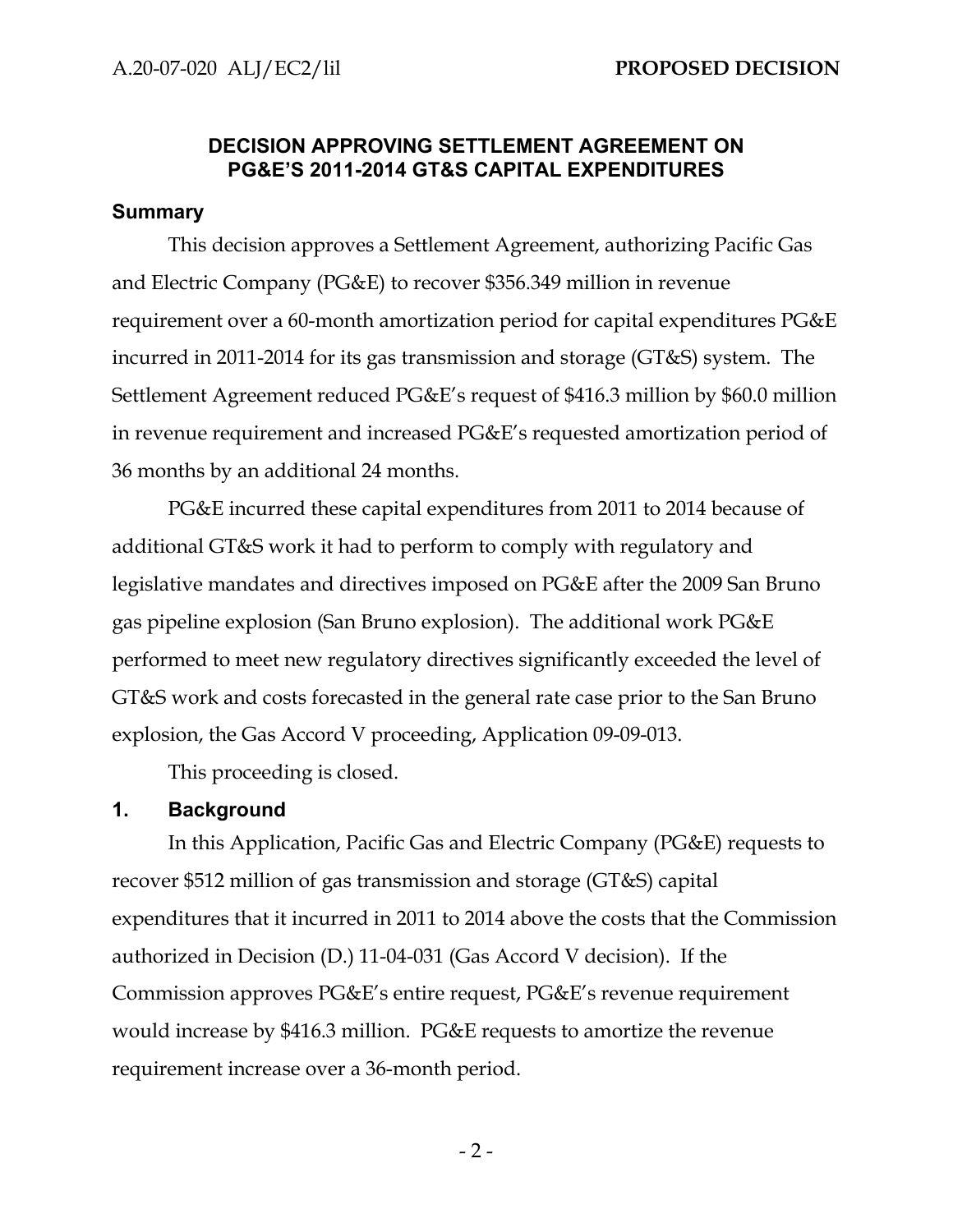## **1.1. 2011-2014 GT&S Capital Expenditures**

The requested GT&S capital expenditures were investments that PG&E made to its GT&S system over and above the amounts authorized in the Gas Accord V proceeding for Test Year 2011, Application (A.) 09-09-013.1 PG&E made these investments because of additional regulatory and legislative mandates and directives imposed on PG&E's gas pipeline systems as a result of the gas pipeline explosion in San Bruno in 2010.2 These investments were spent to increase the safety, integrity, and reliability of PG&E's gas pipeline infrastructure.

Since the new regulatory directives were imposed on PG&E after the explosion in San Bruno, the work that PG&E had to perform to meet the new regulatory directives significantly exceeded the level of GT&S work forecasted in the general rate case prior to the explosion, the Gas Accord V proceeding, A.09-09-013.3 Because of the additional work PG&E performed in response to the new regulations, PG&E spent over and above the GT&S capital expenditures forecasted and authorized in the Gas Accord V decision, D.11-04-031.

In A.13-12-012 (2015 GT&S rate case), which was the general rate case that followed after the explosion in San Bruno, PG&E sought to recover the 2011 to 2014 GT&S capital expenditures it incurred above the amounts previously authorized in the Gas Accord V decision, D.11-04-031.

## **1.2. Decision 16-06-056 (2015 GT&S decision)**

Decision 16-06-056 (2015 GT&S decision) did not grant recovery of the additional GT&S capital expenditures PG&E spent above authorized amounts,

- <sup>2</sup> *Ibid.*
- <sup>3</sup> *Ibid.*

<sup>1</sup> PG&E-03, Chapter 1S at 4.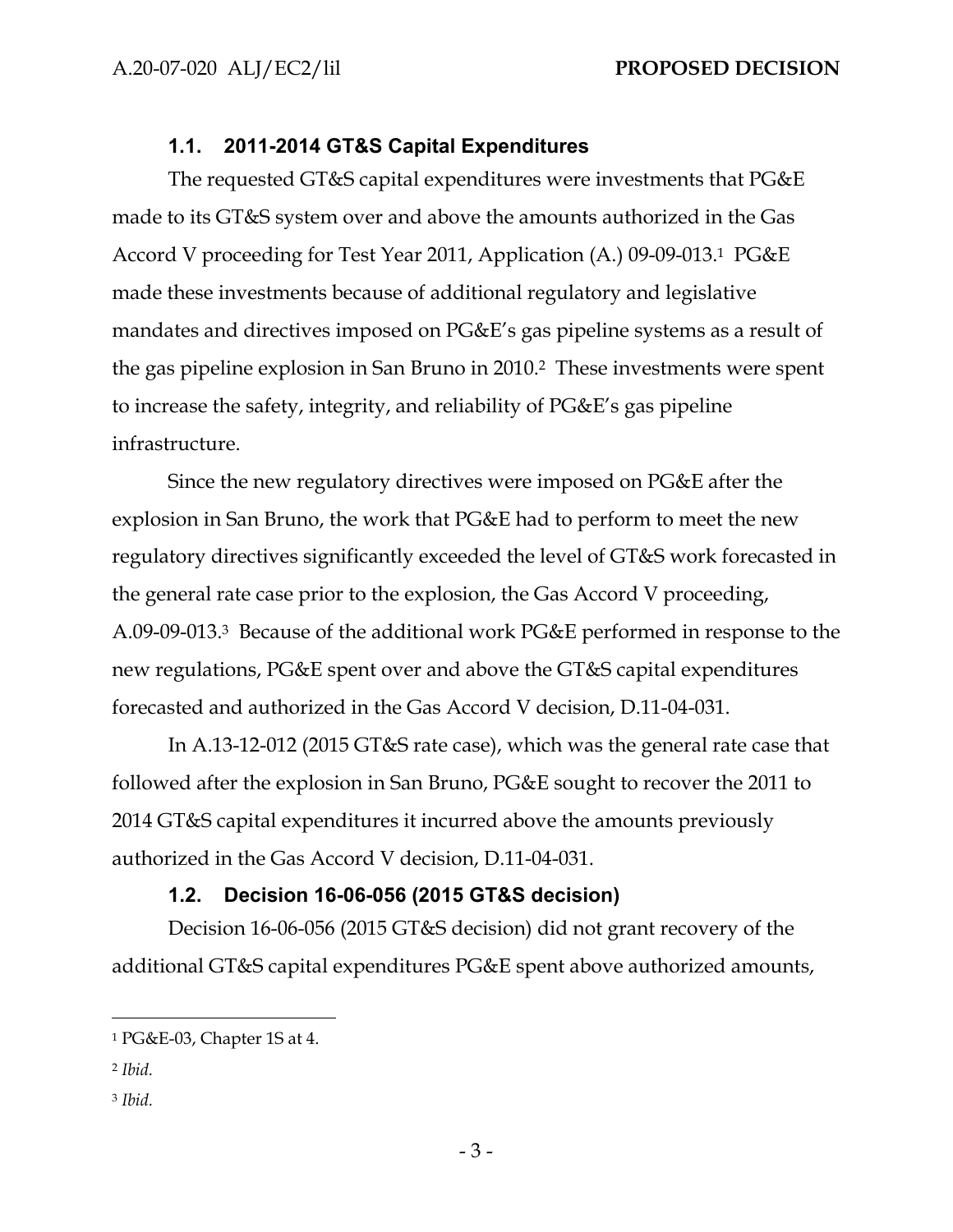but allowed PG&E to seek recovery of these costs in a future application after the Commission's Safety and Enforcement Division (SED) or a third party performed an audit of these expenditures.4 The 2015 GT&S decision required SED to oversee the audit and required that the audit, at a minimum, review whether these costs were related to PG&E's Pipeline Safety Enhancement Program (PSEP), analyze the extent to which the costs were inflated by the accelerated nature of the remediation work, and analyze the extent to which the costs were incurred resulting from prior work PG&E did not perform or performed incorrectly.

## **1.3. SED's Audit Report**

On June 2, 2020, SED completed the audit and issued a report with its findings, *The Report on the Program Review of PG&E's 2011 to 2014 Gas Transmission and Storage Capital Expenditures* (SED Audit Report).5 SED reviewed in detail a sample of the 95 projects and four programs PG&E performed. The sample that SED reviewed included the largest 15 of 95 projects and 68 work orders from two of the four programs. SED reviewed \$241.4 million in costs, which is 47% of the \$512 million PG&E recorded in capital expenditures. Addressing the directives in D.16-06-056 (2015 GT&S decision), the Audit Report concludes the following:6

- 1) The expenditures were not related to PSEP;
- 2) The programs and projects had not been funded in earlier rate cases;

<sup>4</sup> D.16-06-056, Ordering Paragraph 26 & 27.

<sup>5</sup> The SED Audit Report is attached to the Application as Exhibit A.

<sup>6</sup> SED Audit Report at 2.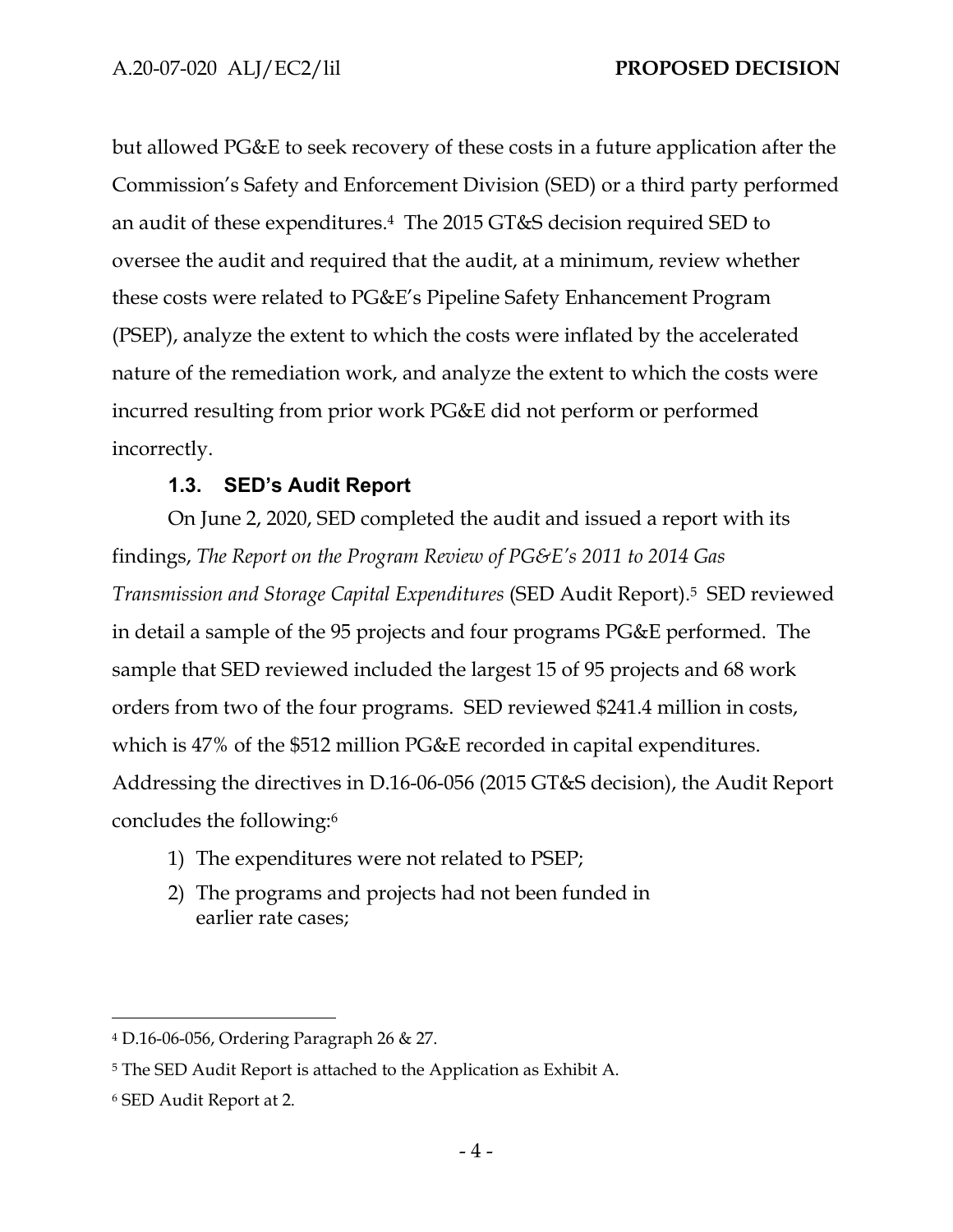- 3) The accelerated load of work performed did not cause any inflation or upward pressures in costs;7 and
- 4) The work done was not designed to correct previous deficient work.

### **1.4. Procedural History**

On July 31, 2020, PG&E filed this Application.

Protests were timely filed by the Public Advocates Office (Cal Advocates) and The Utility Reform Network (TURN). TURN contests that the Audit Report establishes reasonableness of the GT&S capital expenditures and proposes that PG&E submit an additional showing to prove the reasonableness of the requested costs.

A prehearing conference was held on September 29, 2020.

On October 16, 2020, the Assigned Commissioner's Scoping Memo and Ruling was issued. It directed PG&E to serve supplemental testimony to demonstrate cost reasonableness of its capital expenditures according to the guidelines set in D.16-06-056 (2015 GT&S decision).

On January 20, 2021, PG&E served supplemental testimony. The intervening parties served direct testimony on April 7, 2021. Parties served rebuttal testimony on May 5, 2021.

On July 7, 2021, the parties submitted an All-Party Motion for Approval and Adoption of Settlement Agreement, *The Settlement Agreement between Pacific Gas and Electric Company, the Public Advocates Office at the California Public Utilities Commission, the Utility Reform Network and Indicated Shippers* (Settlement Agreement). The Settlement Agreement was sponsored by all the parties that

<sup>7</sup> SED Audit Report at 17.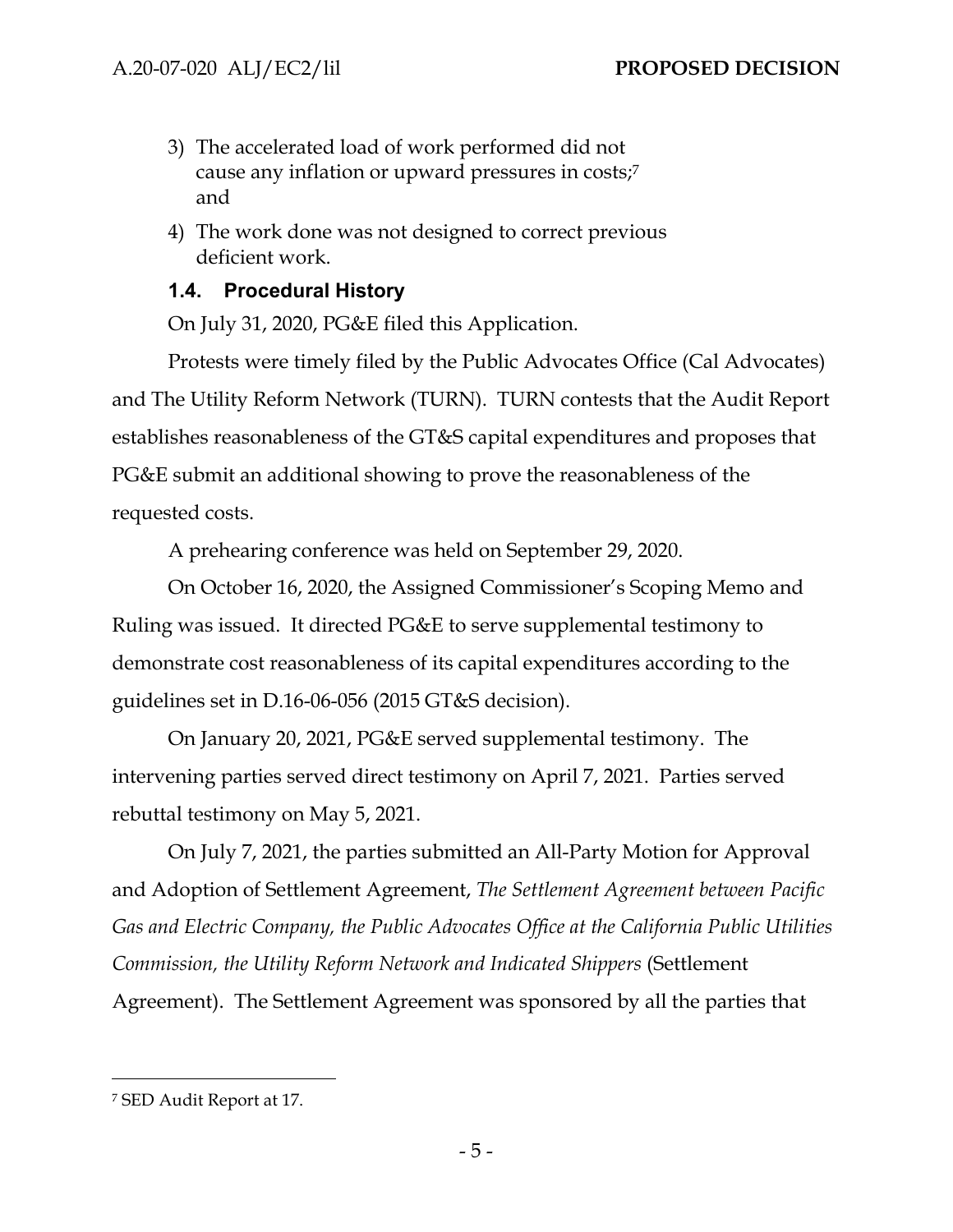were actively participating in the proceeding at the time, which were PG&E, Cal Advocates, TURN, and Indicated Shippers.

On December 3, 2021, the assigned Administrative Law Judge (ALJ) issued a Ruling via email asking the Settling Parties to clarify how the record supports the reasonableness of the GT&S capital expenditures adopted in the Settlement Agreement under the standards set in the Scoping Memo. On January 10, 2022, the Settling Parties provided a Joint Response to the ALJ's December 3, 2021 Ruling.

On March 23, 2022, the assigned ALJ issued another Ruling via email asking additional questions about the reasonableness of the GT&S capital expenditures adopted in the Settlement Agreement. The Ruling directed parties to provide specific areas in the record that contain explanations and justifications for PG&E's cost overruns. On April 8, 2022, the Settling Parties provided a Joint Response to the ALJ's March 23, 2022 Ruling.

## **1.5. Rulings and Motions**

The Commission affirms all rulings made by the assigned Commissioner and the assigned ALJ. All motions not previously ruled on are denied.

#### **2. Issues Before the Commission**

The issues in this proceeding are:

- 1. Did PG&E reasonably incur the additional \$512 million of capital expenditures in 2011-2014 that were above the amount authorized in the Gas Accord V decision?
	- a. Were there reasonable justifications for the capital expenditures that were incurred above those forecasted or that were not forecasted in the Gas Accord V proceeding?
	- b. How does Safety and Enforcement Division's Audit Report support or not support the reasonableness of the \$512 million of additional capital expenditures PG&E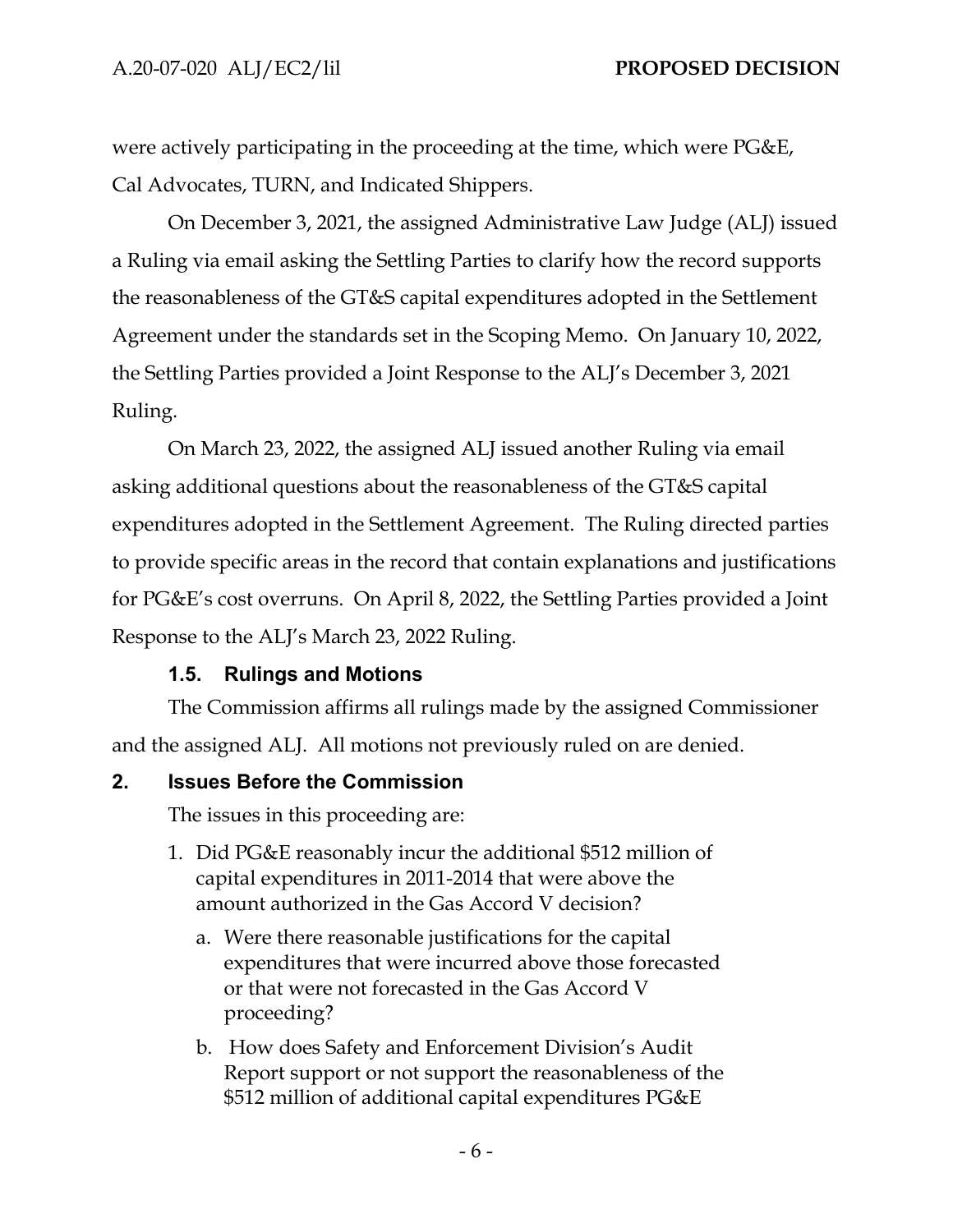incurred above the amount authorized in the Gas Accord V decision?

- c. Should PG&E be allowed to recover any or all of the \$512 million of capital expenditures?
- 2. What is the appropriate ratemaking mechanism for the capital expenditures that the Commission approves for recovery?
	- a. What is the appropriate revenue requirement calculation?
	- b. What is the appropriate amortization period and the impact it has on customer rates?
	- c. Should the recovery of capital expenditures be calculated as of January 2015?

### **3. Standard of Review**

In this decision, we are evaluating whether (1) the Settlement Agreement meets the standard for approval in accordance with Article 12 of the Commission's Rules of Practice and Procedure, and (2) the GT&S capital expenditures adopted in the Settlement Agreement are reasonable.

## **3.1. Reviewing Settlement Agreements**

Article 12 of the Commission's Rules of Practice and Procedure addresses settlements.8 Under Rule 12.1, the Commission will not approve settlements unless the settlement is reasonable in light of the record as a whole, consistent with the law, and in the public interest.

Settlements are generally in the public interest because they allow both the Commission and parties to reduce litigation expenses and conserve scarce resources. As a result, the Commission has traditionally favored settlements, particularly those with the unanimous sponsorship of all active parties and in

<sup>8</sup> Hereinafter, "Rules" refers to the Commission's Rules of Practice and Procedure.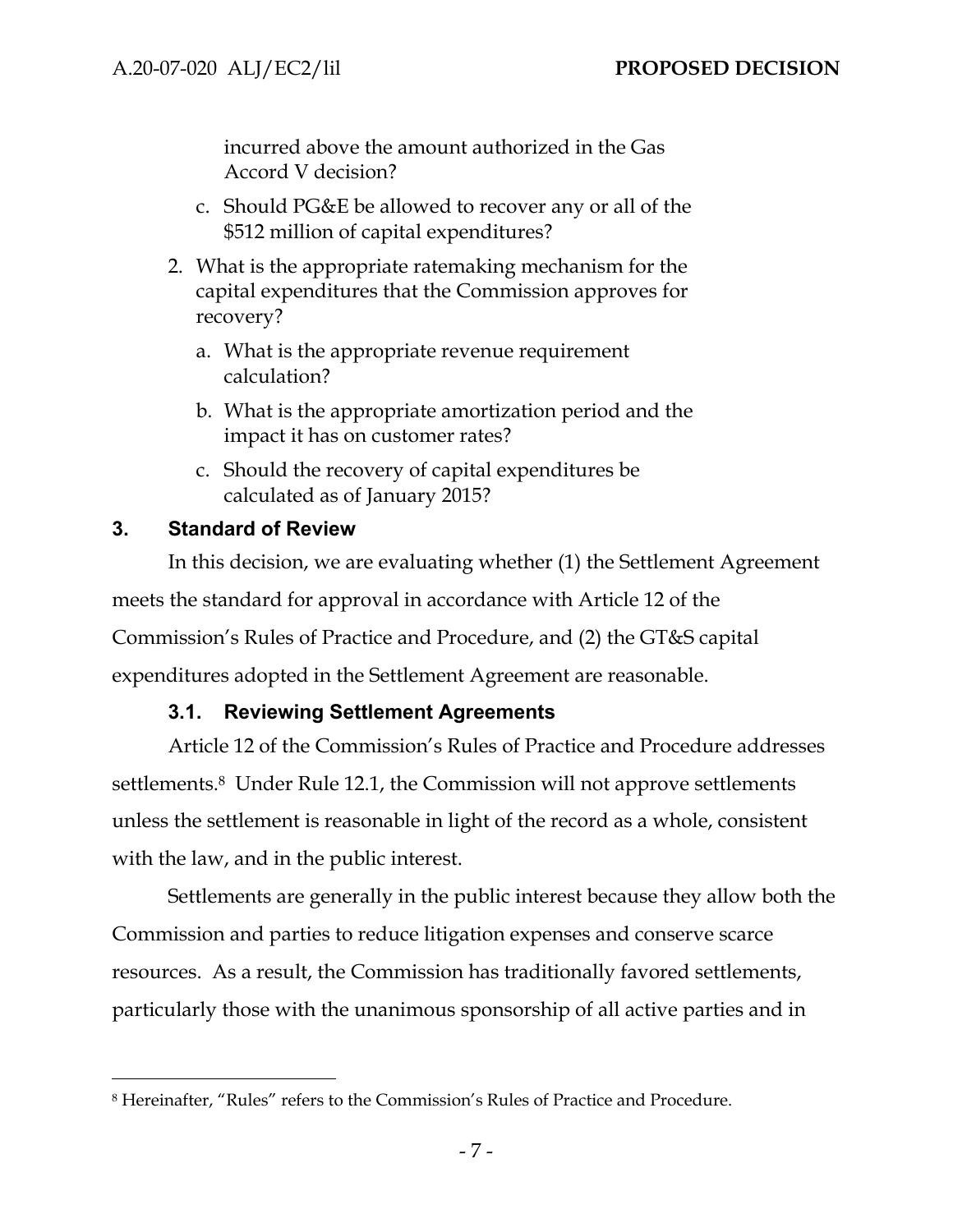which the sponsoring parties are fairly reflective of the affected interests, as is the case in this proceeding. Because of the strong public interest favoring settlements, the Commission does not generally evaluate settlement agreements on whether any single provision in the settlement yields an optimal result but rather on whether the agreement as a whole produces a just and reasonable outcome.

With respect to the Settlement Agreement presented in this proceeding, we apply the same standards. We will not evaluate whether the GT&S capital expenditures PG&E incurred for any single project or program were reasonable, but rather we evaluate whether the total amount of GT&S capital expenditures adopted in the settlement is reasonable. The reasonableness of the settlement's GT&S capital expenditures must be established in order to determine whether the settlement outcome is just and reasonable.

## **3.2. Reasonableness of the GT&S Capital Expenditures**

As we assess the Settlement Agreement presented in this proceeding, we will be specifically evaluating whether the record demonstrates that PG&E's GT&S capital expenditures, as adopted in the Settlement Agreement, were reasonable. D.16-06-056 (2015 GT&S decision) set guidelines for assessing the reasonableness of these costs. It states

(PG&E) should demonstrate that the costs were incurred prudently and that it made best efforts to contain costs (*e.g.*, that there were competitive bids for contracts, that that the pace of any work performed did not result in unwarranted upward cost pressures, that cost overruns were explained and reasonable).9

<sup>9</sup> D.16-06-056 at 277.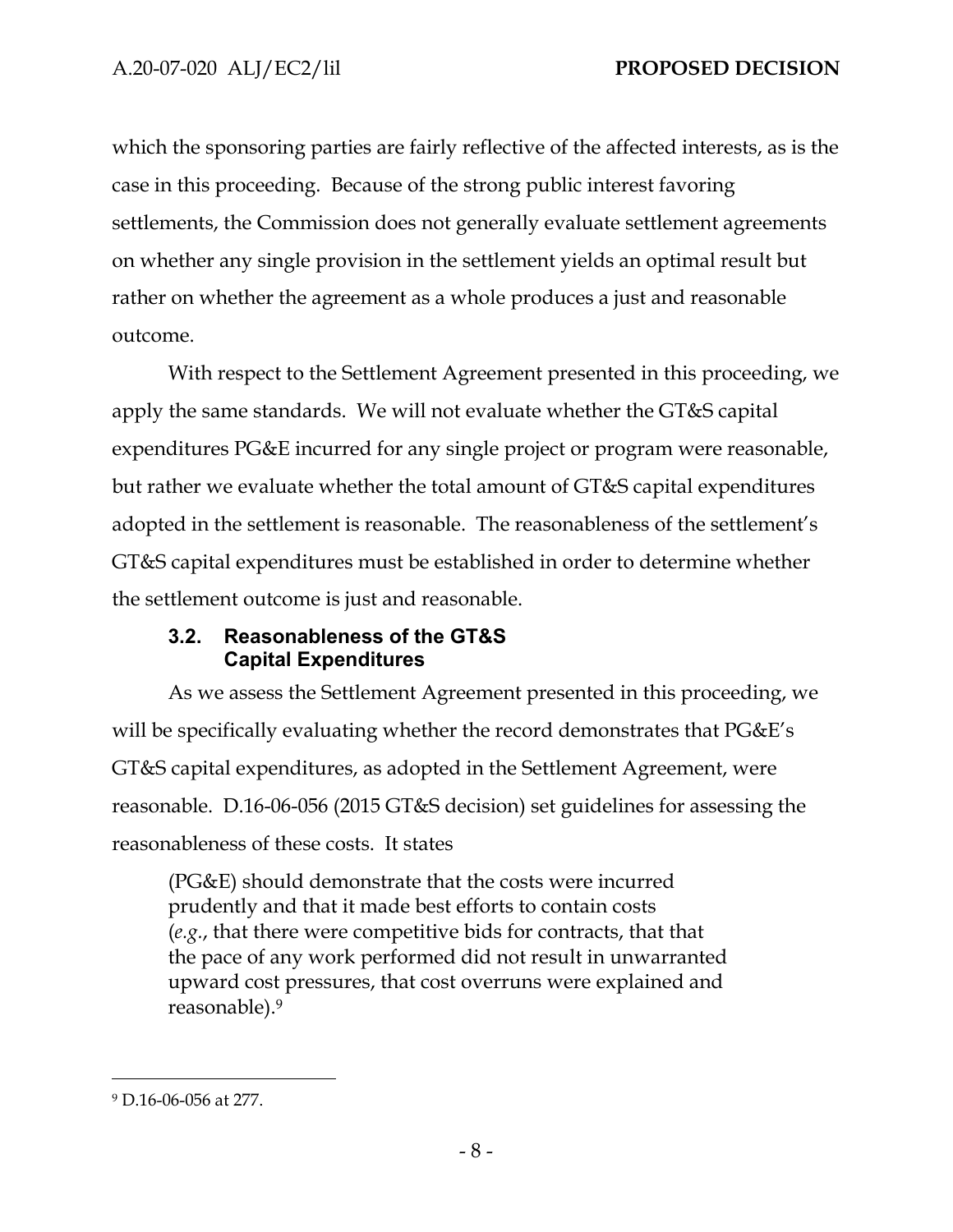In assessing the reasonableness of the GT&S capital expenditures adopted in the Settlement Agreement, we evaluate whether the record supports the reasonableness of these expenses for recovery as a whole and not by the individual project or program for which these expenses were incurred. Even as we evaluate these GT&S expenses together as a settlement outcome, we look to the standards set in the 2015 GT&S decision to assess whether the costs are reasonable. Specifically, we evaluate whether PG&E incurred these GT&S expenditures prudently, acted as a prudent manager in containing these expenditures, and provided reasonable explanations for incurring these expenditures.

## **4. Parties' Litigation Positions**

The parties that actively participated in this proceeding are PG&E, Cal Advocates, TURN, and Indicated Shippers. They are the only parties that served testimony. Prior to reaching the Settlement Agreement, the active parties each proposed a diverse set of recommendations.

## **4.1. Cal Advocates**

Cal Advocates recommended a reduction of \$19.2 million in capital expenditures for costs that PG&E spent more than the Authorized Job Estimates in 26 of the 95 projects PG&E performed.10

## **4.2. Indicated Shippers**

Indicated Shippers recommended that the Commission deny PG&E's request in its entirety or, alternatively, disallow PG&E from collecting a return on common equity on the requested capital expenditures. 11 Indicated Shippers

<sup>10</sup> CalAdvocates-01 at 1-2.

<sup>11</sup> IS-01 at 2.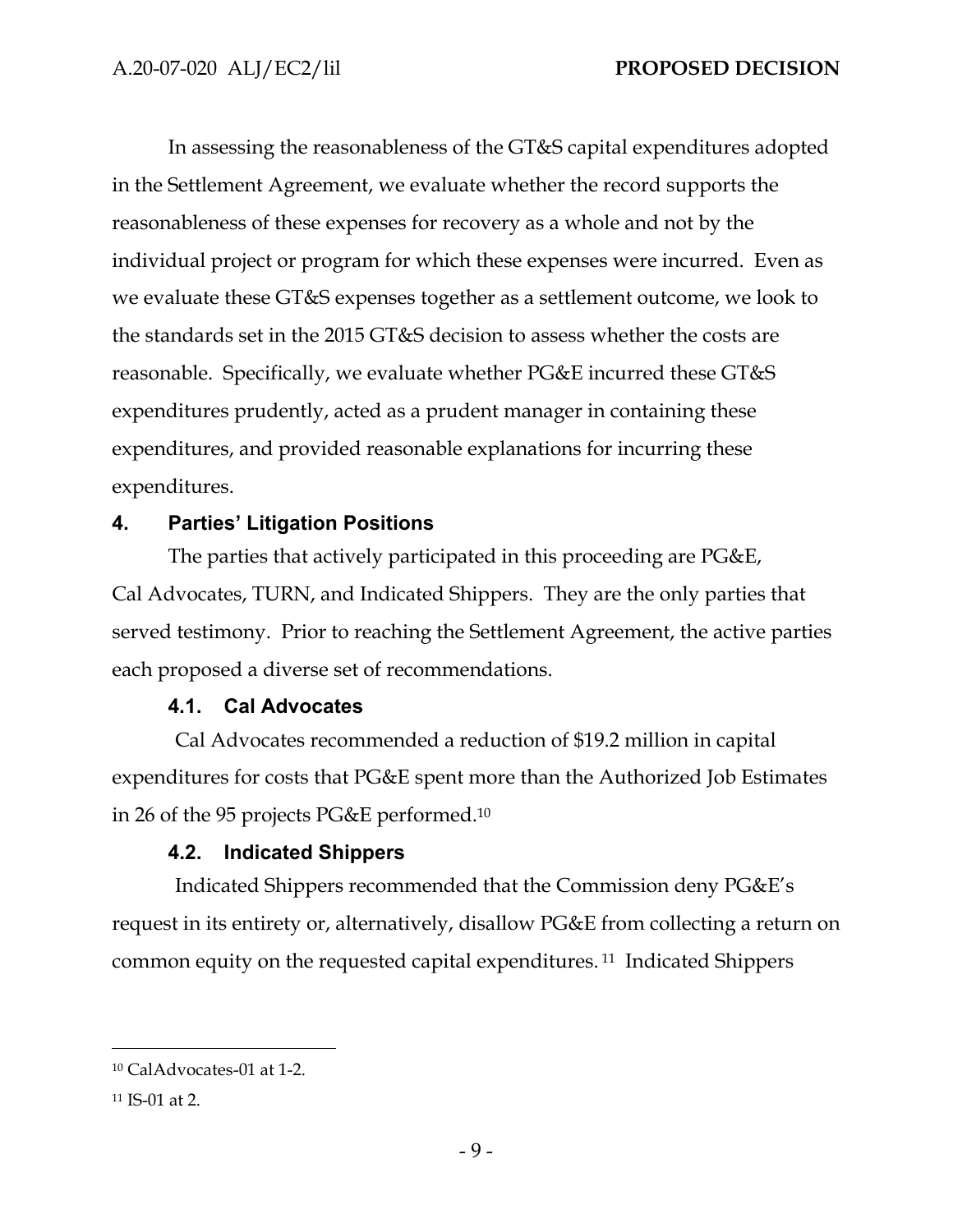estimated that denying PG&E the return on common equity will result in a \$234.3 million revenue requirement decrease.12

### **4.3. TURN**

TURN asserted that PG&E failed to meet its burden of showing the reasonableness of the expenditures.13 TURN argued that, given the large amount of documentation PG&E provided, it couldn't meaningfully evaluate PG&E's testimony.14 TURN was not able to review all PG&E's projects, but argued that the costs it reviewed for several of PG&E's projects were not reasonable.15 TURN suggested that the Commission adopt "an outcome intended to achieve a degree of rough justice, with appropriate adjustments to the Utility's recovery through disallowance, reduced return on the allowed investment, or similar ratemaking measures."16 TURN also proposed that, should any cost recovery be authorized, the amortization period should be longer than the three-year amortization period PG&E proposed.17

#### **5. Settlement Agreement**

In July 2021, the active parties in this proceeding reached a Settlement Agreement. The active parties in this proceeding are PG&E, Cal Advocates, TURN, and Indicated Shippers. At the time, it was a settlement between all the active parties.18

<sup>12</sup> IS-01, Attachment (Schedule MEB-1).

<sup>13</sup> TURN-01 at 4-5.

<sup>14</sup> TURN-01 at 3-5.

<sup>15</sup> TURN-01 at 7-9.

<sup>16</sup> TURN-01 at 3-4.

<sup>17</sup> TURN-01 at 11-12.

<sup>&</sup>lt;sup>18</sup> Moss Landing Power filed a motion for party status on June 29, 2021, after the parties filed an All-Party Motion for adoption of the Settlement Agreement. Moss Landing Power was granted *Footnote continued on next page.*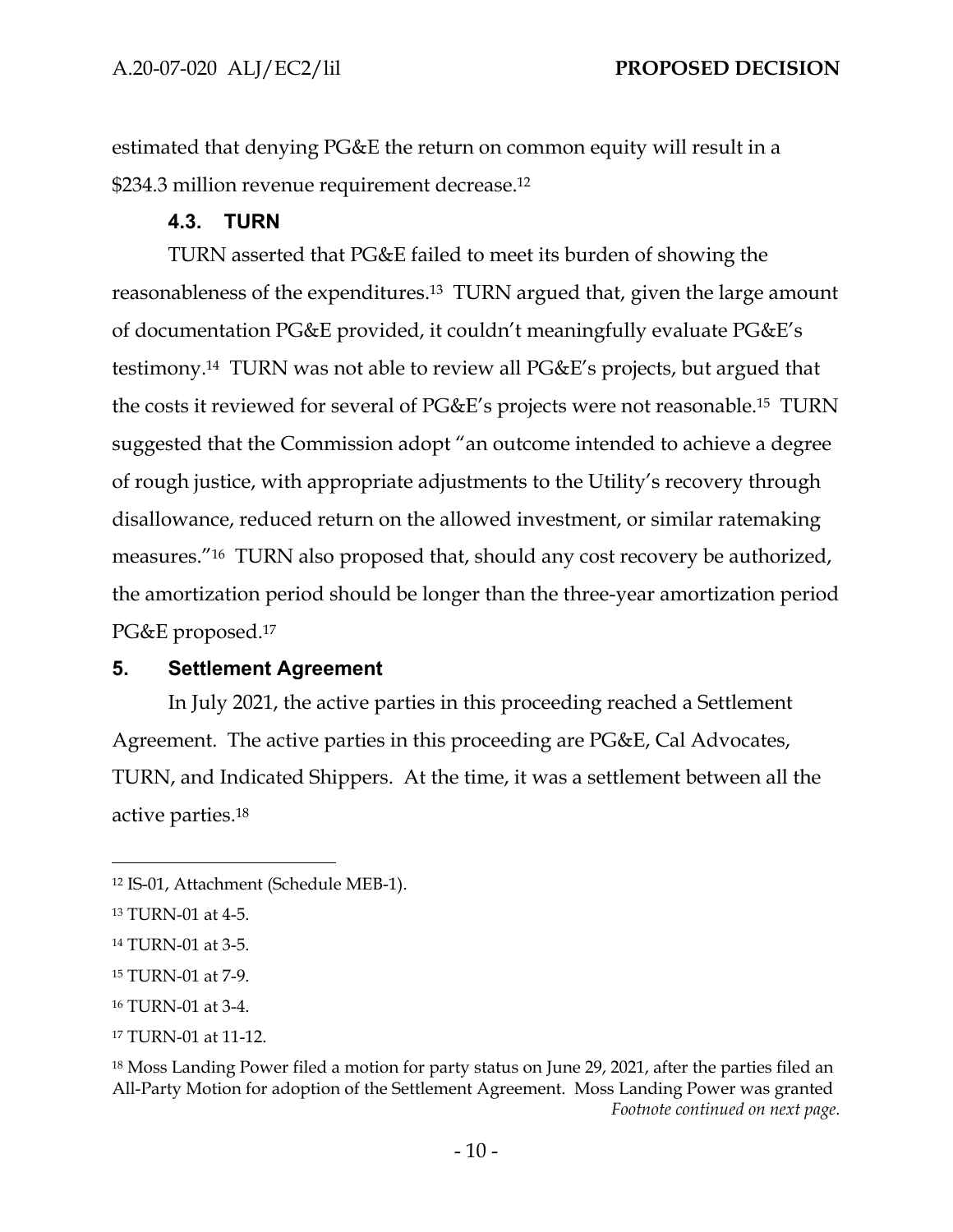Under the Settlement Agreement, the parties agreed to a revenue requirement of \$356.349 million for 2015 to 2022, a \$60.0 million reduction to PG&E's original request of \$416.349 million, for GT&S capital expenditures PG&E incurred from 2011 to 2014. The parties also agreed to amortize the revenue requirement over a 60-month period, which extends PG&E's requested 36-month period by 24 months.

With these settlement terms, PG&E estimates that a typical gas residential customer who is not on California Alternate Rates for Energy and uses 32 therms per month would see a monthly bill increase by approximately 0.83 percent, or \$0.45 over their current bill.19

### **6. The Settlement Agreement is Reasonable and is Approved**

We approve the Settlement Agreement presented by the Settling Parties. We find that the Settlement Agreement is reasonable in light of the record, consistent with law and prior Commission decisions, and is in the public interest. Furthermore, we also find that the GT&S capital expenditures adopted in the Settlement Agreement to be reasonable.

## **6.1. The Settlement is Reasonable in Light of the Record**

We find that the Settlement Agreement is reasonable in light of the record.

The Settlement Agreement resolves all the issues in this proceeding and is uncontested.

party status, with limitations, via an email Ruling from the assigned ALJ on July 9, 2021. The Ruling limited Moss Landing Power's participation to only commenting on the proposed settlement and proposed decision based on the current evidentiary record. Moss Landing Power did not comment on the Settlement Agreement.

<sup>19</sup> All-Party Motion for Approval and Adoption of Settlement Agreement at 17.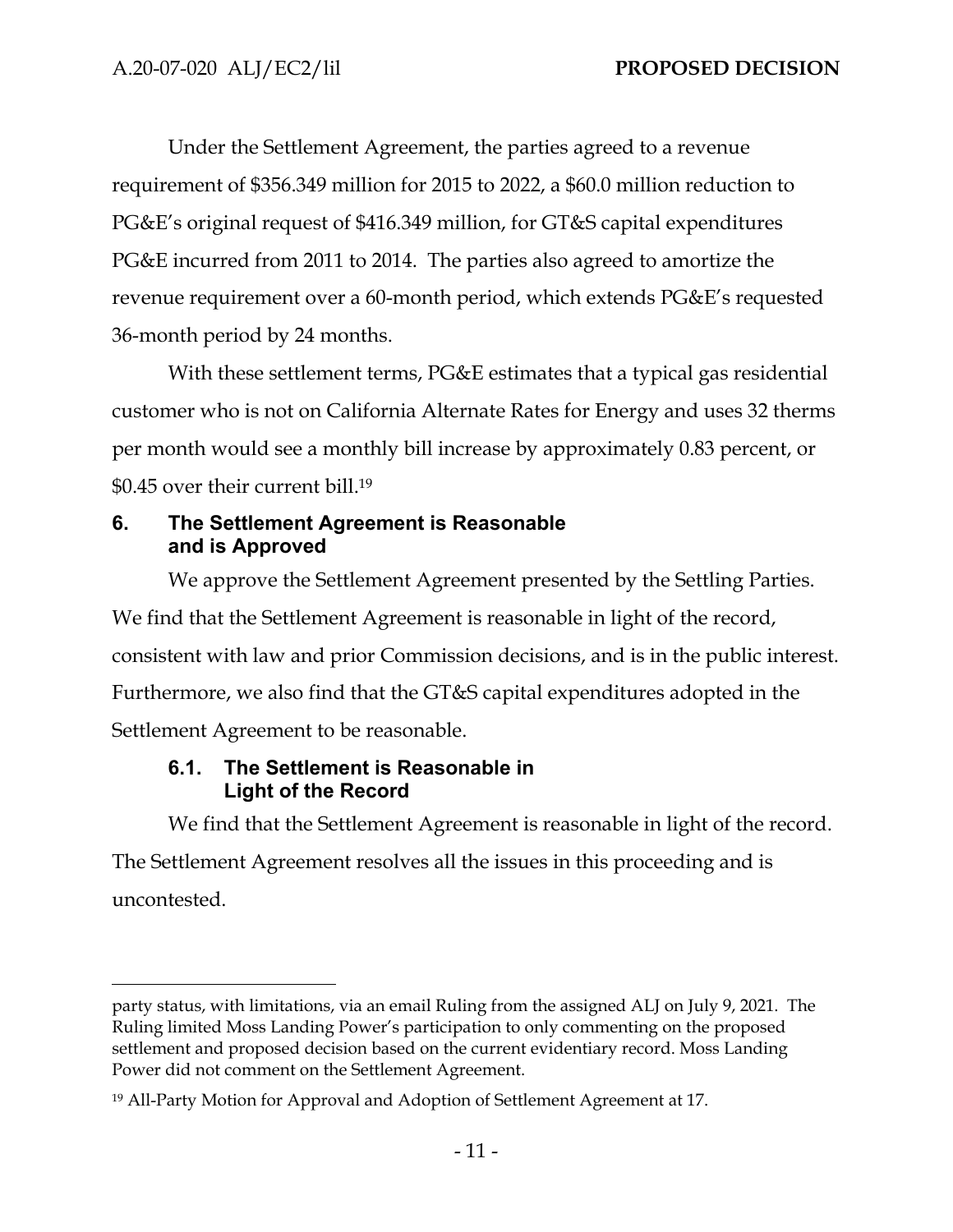The Settling Parties are knowledgeable and experienced in the issues examined. The Settling Parties are the only parties that actively served testimony and presented recommendations in this proceeding. After extensive discovery, careful review and analysis of PG&E's requests, the Settling Parties reached an agreement after proposing various disallowances and reductions.

Cal Advocates reviewed PG&E's projects and recommended reducing PG&E's requested revenue requirement by \$15.2 million for projects where PG&E overspent the budget.<sup>20</sup> Indicated Shippers recommended that the Commission either deny PG&E's entire request or disallow PG&E from earning a return on common equity on the capital expenditures, which would have reduced PG&E's revenue requirement by \$234 million.21 Because TURN couldn't thoroughly review PG&E's testimony given the large amount of documentation, TURN suggested that the Commission adopt "an outcome intended to achieve a degree of rough justice, with appropriate adjustments to the Utility's recovery through disallowance, reduced return on the allowed investment, or similar ratemaking measures."22 TURN also proposed that, should any cost recovery be authorized, the amortization period should be longer than the three-year amortization period PG&E proposed.23

With the diverse positions and recommendations the Settling Parties presented, the Settlement Agreement adopts an outcome that is within the range of proposals presented by the Settling Parties. Supported by the substantial record in this proceeding, the Settlement Agreement is a result of significant

<sup>20</sup> CalAdvocates-01 at 1-2.

<sup>21</sup> IS-01 at 2 & Attachment (Schedule MEB-1).

<sup>22</sup> TURN-01 at 3-4.

<sup>23</sup> TURN-01 at 11-12.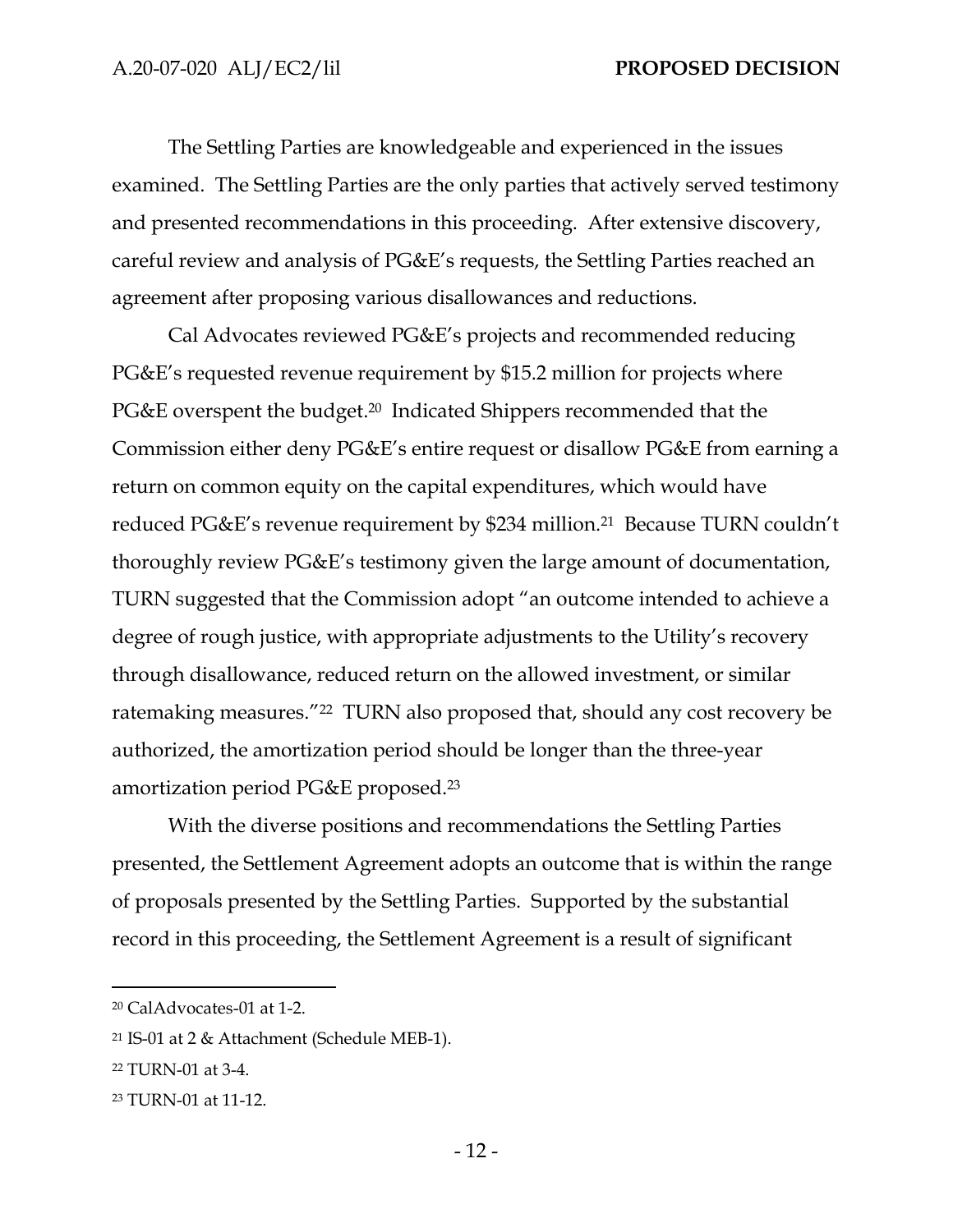concessions from each party and reflects a reasonable compromise of each party's litigation position.

The extensive evidentiary record developed in this proceeding contains sufficient information for the Commission to determine the reasonableness of the Settlement Agreement and the GT&S capital expenditures adopted in the Settlement Agreement. As we discuss below, the record supports the reasonableness of the GT&S capital expenditures adopted in the Settlement Agreement, as measured against the standards set in D.16-06-056 (2015 GT&S decision) and the standards of reviewing settlement agreements.

#### **6.2. The GT&S Capital Expenditures, as Adopted in the Settlement Agreement, are Reasonable**

We find that the record supports the reasonableness of the GT&S capital expenditures adopted in the Settlement Agreement. Applying the standards of evaluating settlement agreements, we evaluate the reasonableness of the GT&S capital expenditures as a whole and not by the individual projects or programs. We find that the GT&S expenditures, as adopted in the Settlement Agreement, meet the standards for cost reasonableness set in the 2015 GT&S decision. The record demonstrates that PG&E incurred these expenditures prudently, acted as a prudent manager in containing these expenditures, and provided reasonable explanations for incurring these expenditures.

In its Prepared Testimony, PG&E provided detailed explanations and documentation of the GT&S capital expenditures it incurred from 2011 to 2014. For each project, PG&E provided project justification, regulatory and operational drivers for the work, scope of work, project costs, project timeline and the amount of recovery requested. In its Supplemental Testimony, PG&E provided details of how it conducted careful project management for each project and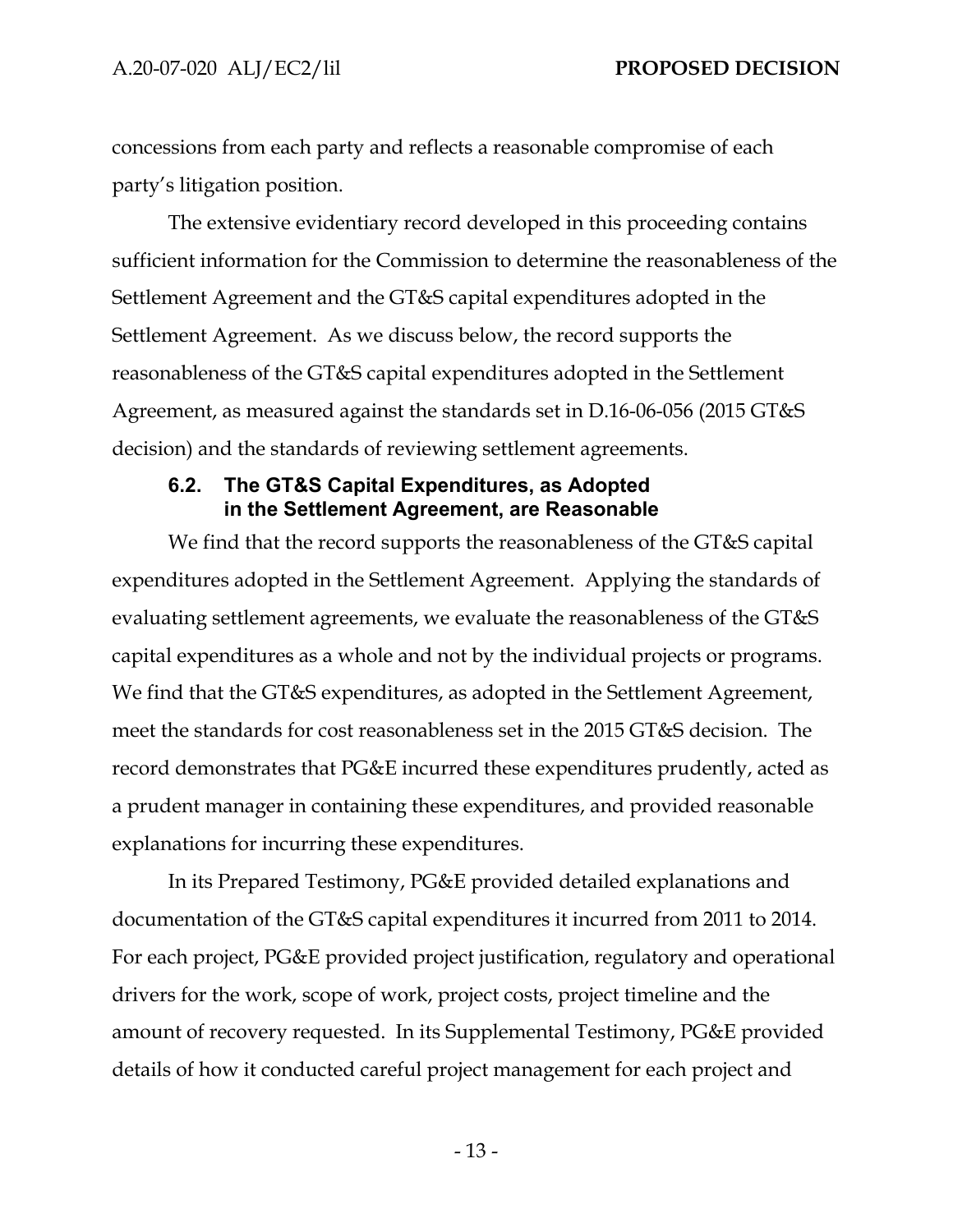described efforts at increasing efficiencies and cost savings throughout the project cycle of each project, from planning and design to implementation and completion. PG&E also described how it implemented governance and oversight controls for each project, which include accounting controls that ensured costs were appropriately charged and were not redundant of any PSEP costs.

The findings from SED's Audit Report further support the reasonableness of these capital expenditures. SED's Audit Report finds that 1) the expenditures were not duplicative of any PSEP expenses, 2) the expenditures were not funded in earlier rate cases, 3) the accelerated load of work PG&E performed did not cause any inflation or upward pressures in costs, and 4) the work PG&E performed did not correct or remediate any deficient work previously performed.

Based on PG&E's careful documentation and explanation of the GT&S capital expenditures, the comprehensive project management, controls and governance PG&E provided for each project, and the findings from SED's Audit Report, we find that the record sufficiently supports the reasonableness of the GT&S capital expenditures that were adopted in the Settlement Agreement.

### **6.3. The Settlement Agreement Is Consistent with Law and Prior Commission Decisions**

We find that the Settlement Agreement is consistent with statute and prior Commission decisions.

The Settlement Agreement is consistent with D.16-06-056 (2015 GT&S Decision). The GT&S capital expenditures adopted in the Settlement satisfy the standards for reasonableness set in that decision.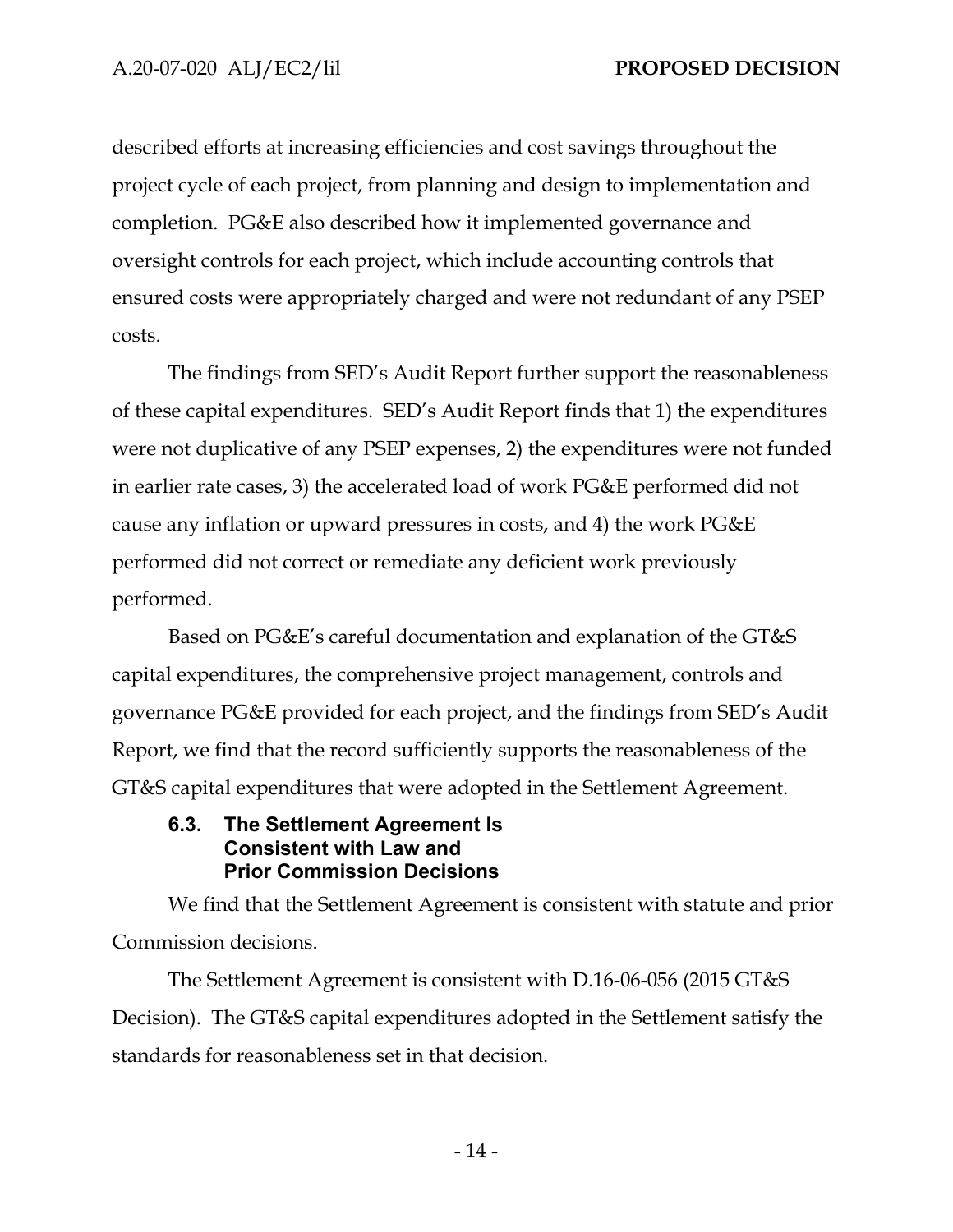The statutes applicable to this proceeding include Public Utilities Code (Pub. Util. Code) §§ 451 and 454. Section 451 states that "all charges demanded or received by any public utility . . . shall be just and reasonable." Section 454 states that "a public utility shall not change any rate . . . except upon a showing before the commission and a finding by the commission that the new rate is justified." The extensive record developed in this proceeding, including the parties' testimony, workpapers, and discovery responses, has provided sufficient showing that the rate changes resulting from the settled terms are just and reasonable and are consistent with Pub. Util. Code §§ 451 and 454.

### **6.4. The Settlement Agreement is in the Public Interest**

We find that the Settlement Agreement is in the public interest. The Settlement Agreement, sponsored by parties that are fairly representative of the interests affected in this proceeding, reflects a reasonable balance of the affected interests. Furthermore, the Settlement Agreement, through resolving the disputed issues involving 95 individual projects and four programs, allows the parties to avoid extensive litigation and conserves the resources of the Commission and the parties. Because settlements conserve Commission resource and the resources of the parties, they are generally in the public's interest if they are reasonable in light of the record. The Settlement Agreement presented in this proceeding is reasonable in light of the record and is in the interest of the public.

## **7. Comments on Proposed Decision**

The proposed decision of ALJ Elaine Lau in this matter was mailed to the parties in accordance with Section 311 of the Public Utilities Code and comments were allowed under Rule 14.3 of the Commission's Rules of Practice and Procedure. Comments were filed on \_\_\_\_\_\_\_\_\_\_, and reply comments were filed on \_\_\_\_\_\_\_\_\_\_\_\_\_ by \_\_\_\_\_\_\_\_\_\_\_\_\_\_\_\_.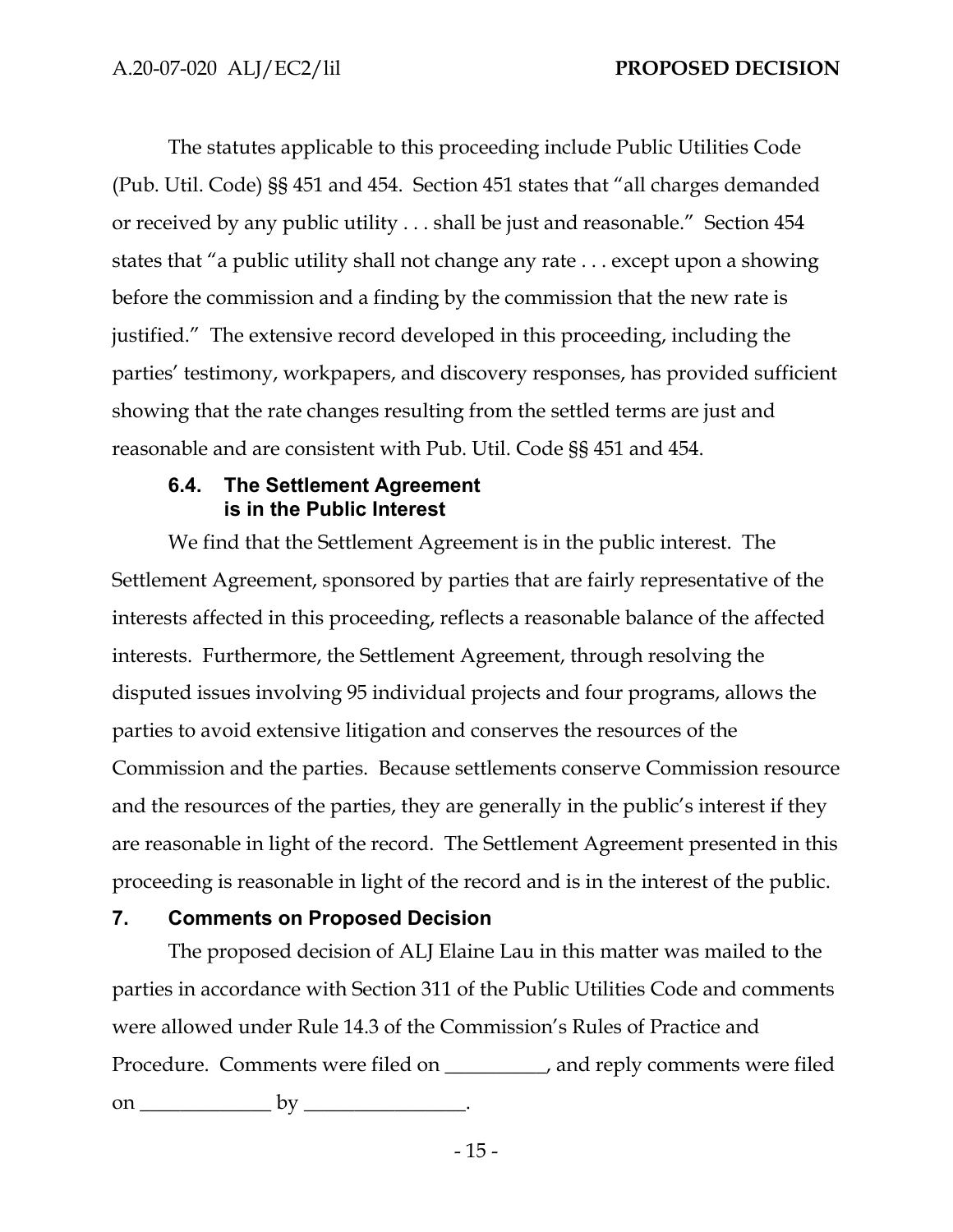#### **8. Assignment of Proceeding**

John Reynolds is the assigned Commissioner and Elaine Lau is the assigned ALJ in this proceeding.

#### **Findings of Fact**

1. Article 12 of the Commission's Rules of Practice and Procedure addresses settlements. Rule 12.1(d) provides that, prior to approval, the Commission must find a settlement "reasonable in light of the whole record, consistent with the law, and in the public interest."

2. D.16-06-056 (2015 GT&S decision) set guidelines for assessing the reasonableness of PG&E's GT&S capital expenditures, stating that PG&E "should demonstrate that the costs were incurred prudently and that it made best efforts to contain costs (*e.g.,* that there were competitive bids for contracts, that that the pace of any work performed did not result in unwarranted upward cost pressures, that cost overruns were explained and reasonable)."

3. The active parties in this proceeding, which are PG&E, Cal Advocates, TURN, and Indicated Shippers, entered into a Settlement Agreement.

4. The Settlement Agreement reduced PG&E's GT&S requested capital expenditures by \$60 million in revenue requirement and increased the amortization period of the revenue requirement by 24 months.

5. The Settlement Agreement resolves all the issues in this proceeding.

6. The Settlement Agreement is uncontested.

7. The Settling Parties are the only parties that served testimony and presented recommendations in this proceeding.

8. The Settling Parties are knowledgeable and experienced in the issues examined.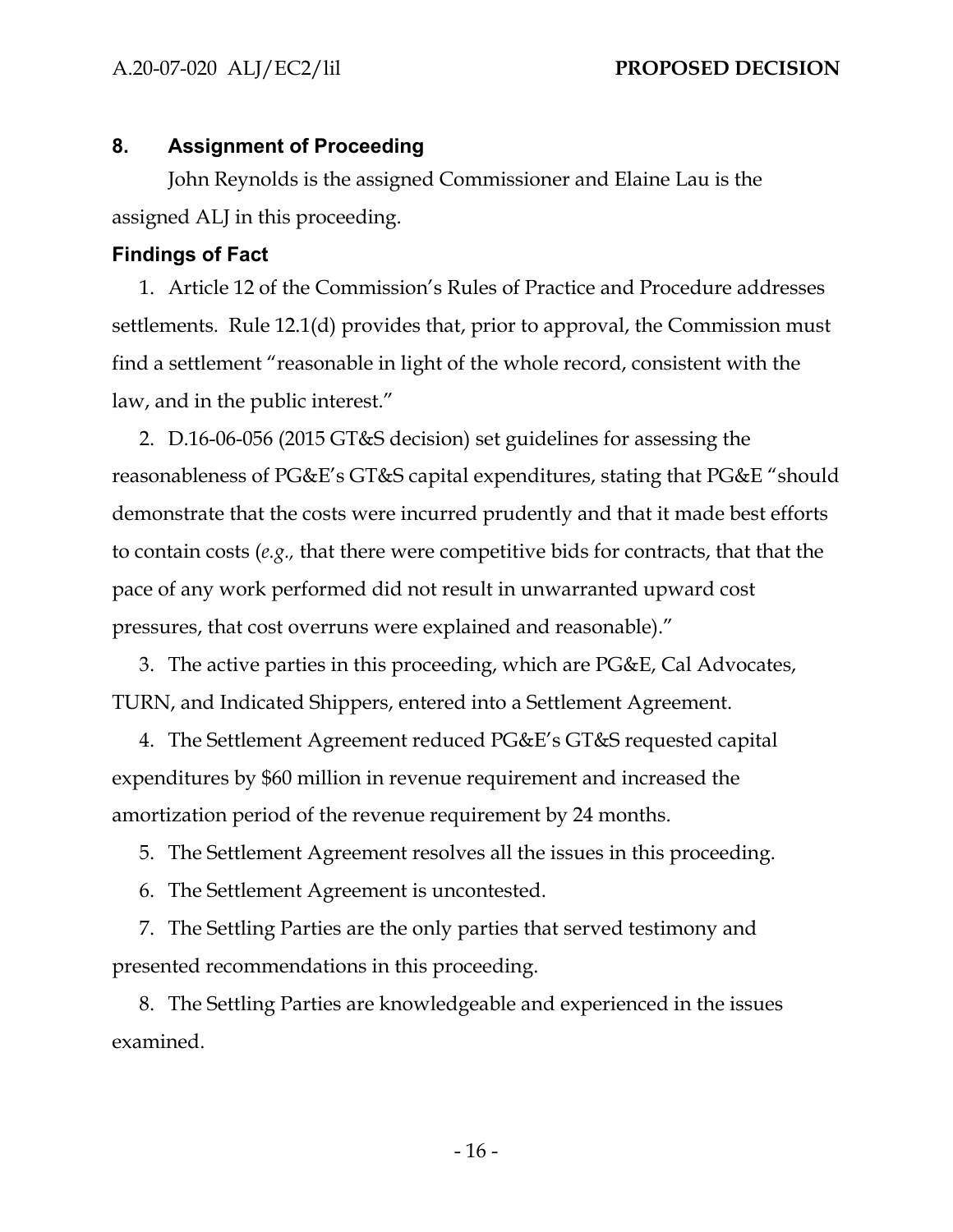9. After extensive discovery, careful review and analysis of PG&E's requests, the Settling Parties reached an agreement after proposing various disallowances and reductions.

10. The Settlement Agreement adopts an outcome that is within the range of proposals presented by the Settling Parties.

11. The Settlement Agreement is a result of significant concessions from each party and reflects a reasonable compromise of each party's litigation position.

12. The extensive evidentiary record developed in this proceeding contains sufficient information for the Commission to determine the reasonableness of the Settlement Agreement and the GT&S capital expenditures adopted in the Settlement Agreement.

13. The record demonstrates that PG&E prudently incurred the GT&S capital expenditures adopted in the Settlement Agreement, acted as a prudent manager in containing these expenditures, and provided reasonable explanations for incurring these expenditures.

14. The record contains detailed explanations and documentation of PG&E's GT&S capital expenditures, detailed project justification for each project, regulatory and operational drivers for the work of each project, scope of work for each project, and project costs and timeline for each project.

15. The record demonstrates that PG&E provided comprehensive project management, controls and governance for each project.

16. SED's Audit Report finds that 1) the expenditures were not duplicative of any PSEP expenses, 2) the expenditures were not funded in earlier rate cases, 3) the accelerated load of work PG&E performed did not cause any inflation or upward pressures in costs, and 4) the work PG&E performed did not correct or remediate any deficient work previously performed.

- 17 -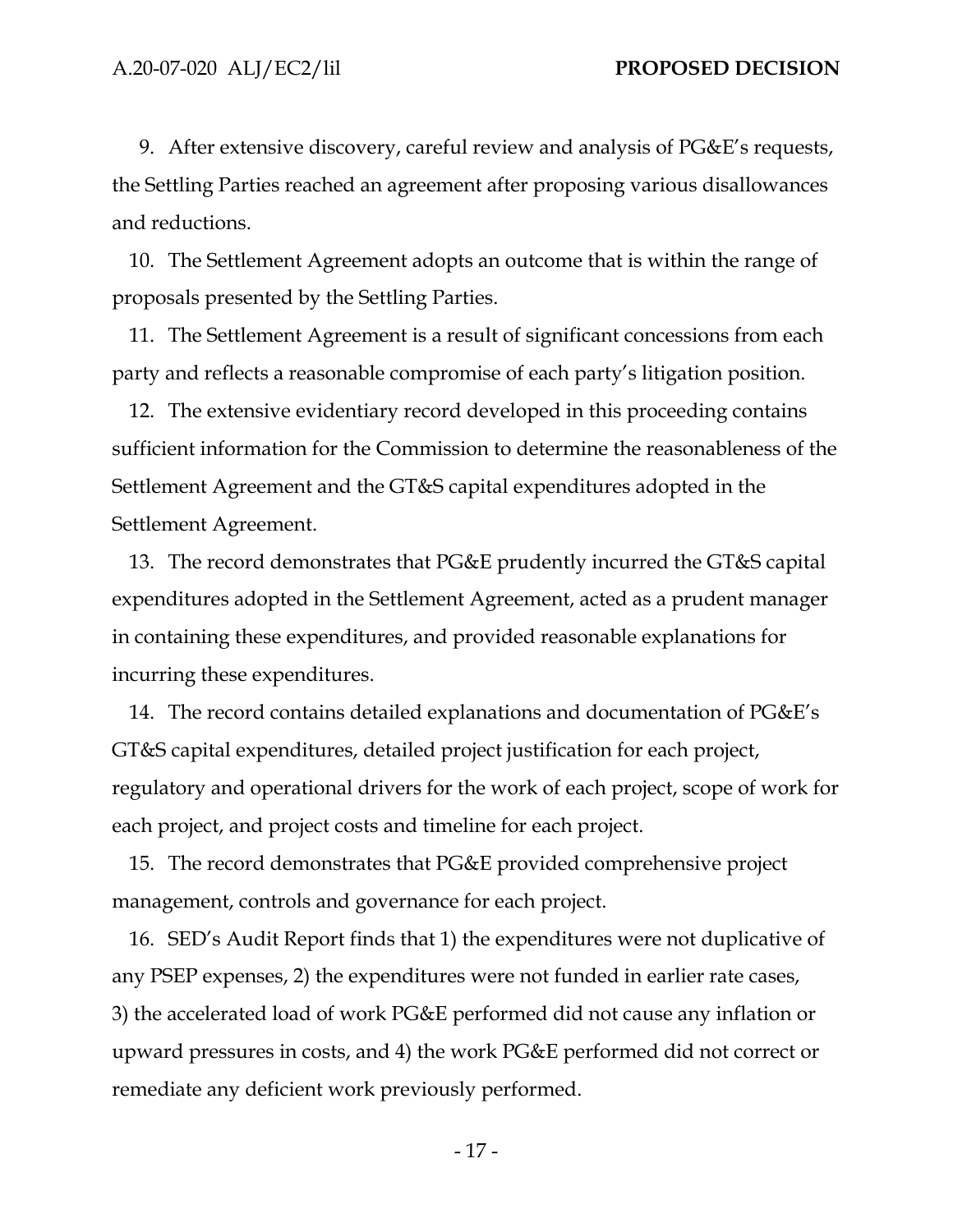17. The findings from SED's Audit Report support the reasonableness of the GT&S capital expenditures.

18. The Settlement Agreement is consistent with D.16-06-056. The GT&S capital expenditures adopted in the Settlement satisfy the standards for reasonableness set in that decision.

19. The statutes applicable to this proceeding include Pub. Util. Code §§ 451 and 454.

20. Pub. Util. Code §§ 451 states that "all charges demanded or received by any public utility . . . shall be just and reasonable."

21. Pub. Util. Code §§ 454 states that "a public utility shall not change any rate . . . except upon a showing before the commission and a finding by the commission that the new rate is justified."

22. The extensive record developed in this proceeding, including the parties' testimony, workpapers, and discovery responses, has provided sufficient showing that the rate changes resulting from the settled terms are just and reasonable and are consistent with Pub. Util. Code §§ 451 and 454.

23. The Settlement Agreement, sponsored by parties that are fairly representative of the interests affected in this proceeding, reflects a reasonable balance of the affected interests.

24. The Settlement Agreement, through resolving the disputed issues involving 95 individual projects and four programs, allows the parties to avoid extensive litigation and conserves the resources of the Commission and the parties.

#### **Conclusions of Law**

1. The Settlement Agreement is reasonable in light of the record.